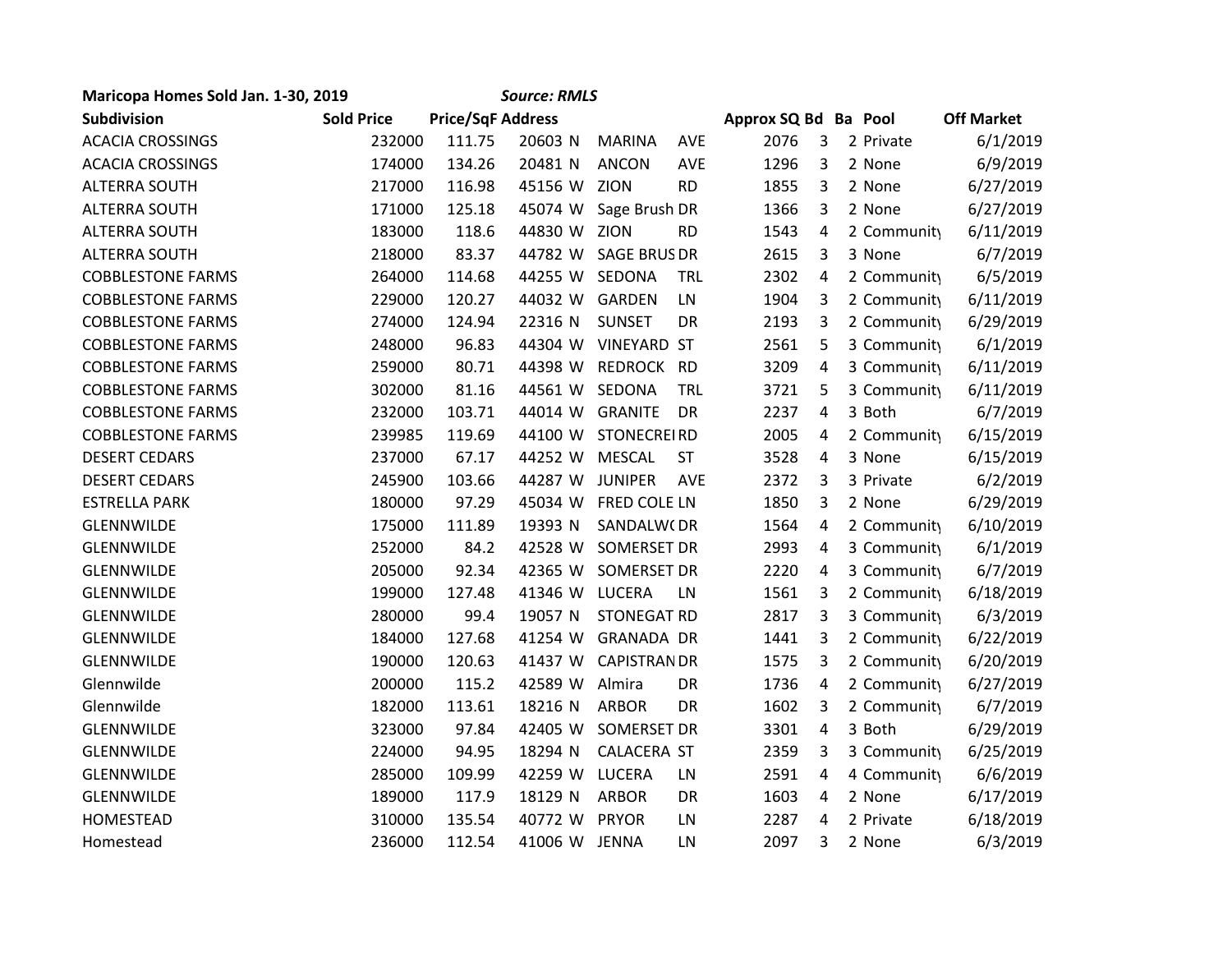| Homestead                 | 248990 | 118.74 | 40900 W HENSLEY | <b>WAY</b>                  | 2097 | 3              | 2 None      | 6/26/2019 |
|---------------------------|--------|--------|-----------------|-----------------------------|------|----------------|-------------|-----------|
| Homestead                 | 243750 | 127.22 | 40937 W HENSLEY | <b>WAY</b>                  | 1916 | 4              | 3 None      | 6/4/2019  |
| <b>HOMESTEAD NORTH</b>    | 192000 | 122.99 | 40171 W PRYOR   | LN                          | 1561 | 3              | 2 None      | 6/8/2019  |
| <b>HOMESTEAD NORTH</b>    | 182000 | 99.39  | 40047 W         | WALKER<br><b>WAY</b>        | 1831 | 3              | 2 None      | 6/8/2019  |
| HOMESTEAD NORTH           | 198000 | 118.07 | 41406 W         | <b>BRANDT</b><br><b>DR</b>  | 1677 | 3              | 2 None      | 6/24/2019 |
| <b>HOMESTEAD NORTH</b>    | 205000 | 97.25  | 40328 W         | <b>ROBBINS</b><br>DR        | 2108 | 4              | 3 None      | 6/19/2019 |
| HOMESTEAD NORTH           | 219000 | 99.72  | 21093 N         | <b>GRANTHAN RD</b>          | 2196 | 4              | 3 Private   | 6/11/2019 |
| HOMESTEAD NORTH           | 199000 | 88.95  | 40915 W         | <b>THORNBER LN</b>          | 2237 | 4              | 3 None      | 6/26/2019 |
| Lakes at Rancho el Dorado | 222500 | 119.36 | 21581 N         | LN<br>Anne                  | 1864 | 3              | 2 None      | 6/8/2019  |
| LAKES AT RANCHO EL DORADO | 203000 | 92.48  | 41195 W         | <b>CAHILL</b><br>DR         | 2195 | 4              | 3 None      | 6/12/2019 |
| Lakes at Rancho El Dorado | 350000 | 105.9  | 40759 W         | <b>Bravo</b><br>DR          | 3305 | 5              | 3 Private   | 6/14/2019 |
| LAKES AT RANCHO EL DORADO | 257500 | 143.37 | 40830 W         | <b>RIO GRANE DR</b>         | 1796 | 3              | 2 Private   | 6/1/2019  |
| <b>MARICOPA MEADOWS</b>   | 172000 | 118.78 | 19365 N         | <b>MILLER</b><br><b>WAY</b> | 1448 | 3              | 2 None      | 6/5/2019  |
| <b>MARICOPA MEADOWS</b>   | 176000 | 144.26 | 46081 W         | WINDMILL DR                 | 1220 | 3              | 2 None      | 6/29/2019 |
| MARICOPA MEADOWS          | 238000 | 62.97  | 46103 W SONNY   | <b>RD</b>                   | 3779 | 4              | 3 None      | 6/6/2019  |
| <b>MARICOPA MEADOWS</b>   | 227000 | 91.68  | 45571 W         | <b>MORNING LN</b>           | 2476 | 3              | 2 Private   | 6/17/2019 |
| <b>MARICOPA MEADOWS</b>   | 181900 | 127.02 | 46149 W         | <b>GUILDER</b><br>AVE       | 1432 | 3              | 2 None      | 6/25/2019 |
| <b>NORTH MARICOPA</b>     | 108000 | 103.84 | 45220 W         | MADISON AVE                 | 1040 | 3              | 1 None      | 6/24/2019 |
| Province                  | 218000 | 128.31 | 42495 W         | <b>CONSTELLA DR</b>         | 1699 | $\overline{2}$ | 2 Community | 6/8/2019  |
| <b>PROVINCE</b>           | 229000 | 134.78 | 20283 N         | <b>OXBOW</b><br>LN          | 1699 | 2              | 2 Community | 6/29/2019 |
| <b>PROVINCE</b>           | 280000 | 164.6  | 42158 W         | SOLITARE<br><b>DR</b>       | 1701 | $\overline{2}$ | 2 Both      | 6/11/2019 |
| <b>PROVINCE</b>           | 274000 | 122.15 | 42947 W         | <b>MAGIC MODR</b>           | 2243 | $\overline{2}$ | 2 Community | 6/28/2019 |
| <b>PROVINCE</b>           | 285000 | 163.41 | 20266 N         | <b>OXBOW</b><br>LN          | 1744 | $\overline{2}$ | 2 Community | 6/12/2019 |
| <b>PROVINCE</b>           | 243000 | 126.36 | 42902 W         | MAGIC MODR                  | 1923 | $\overline{2}$ | 2 Community | 6/12/2019 |
| <b>PROVINCE</b>           | 262000 | 154.11 | 20357 N         | <b>RIVERBANKRD</b>          | 1700 | 2              | 2 Community | 6/28/2019 |
| <b>PROVINCE</b>           | 292500 | 128.91 | 42451 W         | <b>JAILHOUSE CT</b>         | 2269 | $\overline{2}$ | 3 Community | 6/28/2019 |
| RANCHO EL DORADO          | 252000 | 136.8  | 22177 N         | <b>KINGSTON DR</b>          | 1842 | 3              | 2 Private   | 6/4/2019  |
| RANCHO EL DORADO          | 195000 | 119.41 | 44129 W         | <b>OSTER</b><br>DR          | 1633 | 3              | 2 Community | 6/4/2019  |
| RANCHO EL DORADO          | 312500 | 100.61 | 21985 N         | <b>BACKUS</b><br>DR         | 3106 | 5              | 3 Both      | 6/4/2019  |
| Rancho El Dorado          | 220000 | 103.28 | 22450 N         | <b>VANDERVE WAY</b>         | 2130 | 3              | 2 None      | 6/8/2019  |
| RANCHO EL DORADO          | 238000 | 124.02 | 21705 N         | VAN LOO<br>DR               | 1919 | 3              | 2 Private   | 6/5/2019  |
| Rancho El Dorado          | 270800 | 85.08  | 19956 N         | Santa Cruz DR               | 3183 | 5              | 3 Community | 6/13/2019 |
| RANCHO EL DORADO          | 269900 | 89.45  | 41861 W         | <b>HALL</b><br><b>CT</b>    | 3017 | 4              | 3 None      | 6/3/2019  |
| RANCHO EL DORADO          | 290000 | 137.57 | 22519 N         | <b>MULLIGAN DR</b>          | 2108 | 4              | 2 Private   | 6/19/2019 |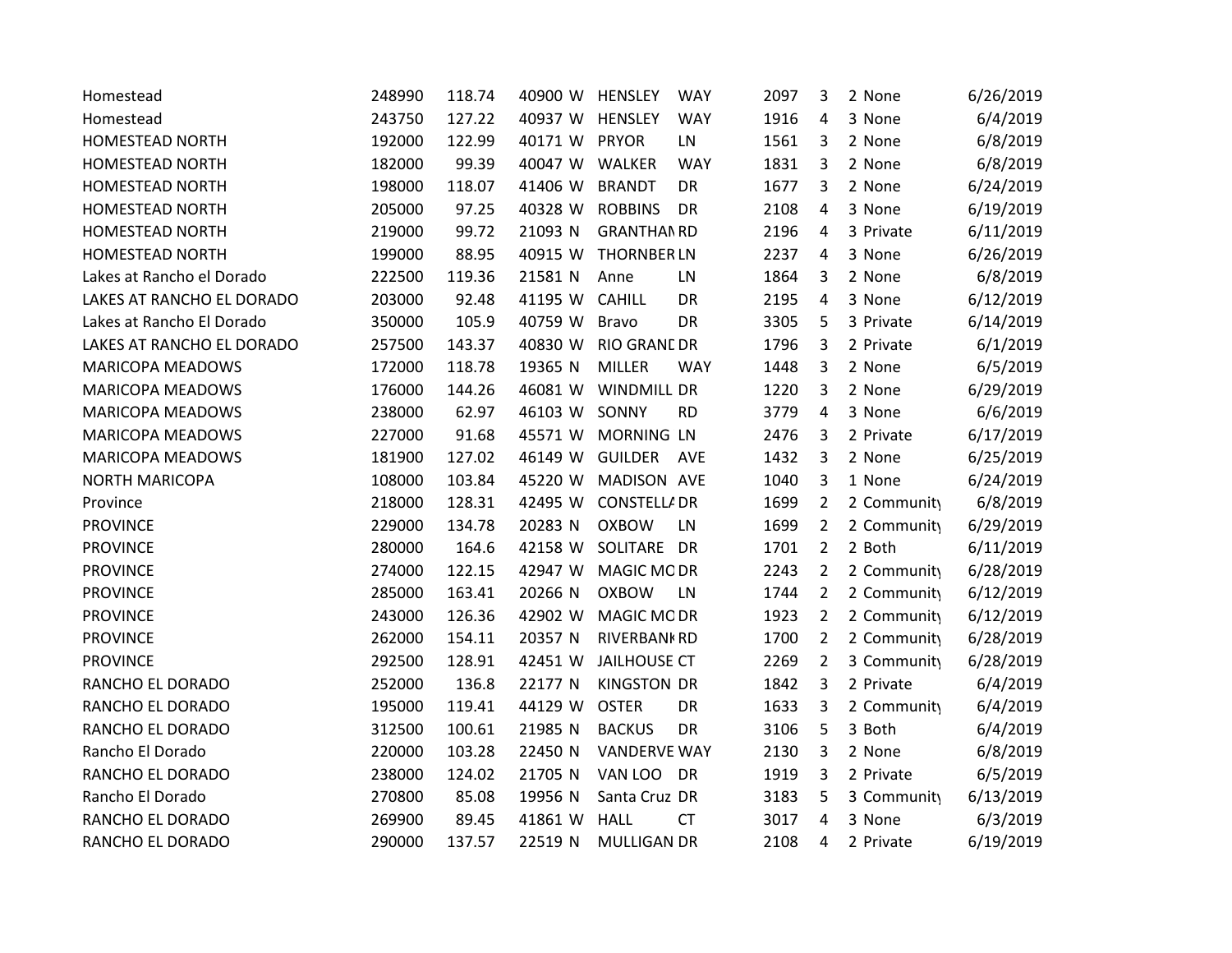| RANCHO EL DORADO             | 171000 | 129.25 | 43815 W       | <b>CAHILL</b>        | DR         | 1323 | 3 | 2 None      | 6/28/2019 |
|------------------------------|--------|--------|---------------|----------------------|------------|------|---|-------------|-----------|
| RANCHO EL DORADO             | 252000 | 88.26  | 22453 N       | <b>VANDERVE WAY</b>  |            | 2855 | 4 | 3 None      | 6/10/2019 |
| RANCHO EL DORADO             | 307000 | 106.89 | 21866 N       | <b>DIETZ</b>         | DR         | 2872 | 4 | 3 Private   | 6/4/2019  |
| RANCHO EL DORADO             | 206000 | 157.37 | 42646 W       | MICHAELS DR          |            | 1309 | 3 | 2 Private   | 6/25/2019 |
| RANCHO EL DORADO             | 212500 | 158.46 | 43301 W       | <b>CHISHOLM DR</b>   |            | 1341 | 3 | 2 Private   | 6/20/2019 |
| RANCHO EL DORADO             | 217000 | 134.69 | 43371 W       | <b>CHISHOLM DR</b>   |            | 1611 | 3 | 2 Private   | 6/3/2019  |
| RANCHO EL DORADO             | 254900 | 129.72 | 42078 W       | MICHAELS DR          |            | 1965 | 3 | 2 Private   | 6/26/2019 |
| RANCHO EL DORADO             | 217500 | 88.48  | 41631 W       | <b>HILLMAN</b>       | DR         | 2458 | 4 | 3 None      | 6/8/2019  |
| RANCHO EL DORADO             | 193000 | 113.4  | 43669 W       | <b>ELM</b>           | DR         | 1702 | 3 | 2 None      | 6/2/2019  |
| RANCHO EL DORADO             | 175000 | 138.33 | 42383 W       | <b>HILLMAN</b>       | DR         | 1265 | 3 | 2 None      | 6/10/2019 |
| RANCHO MIRAGE                | 235000 | 114.85 | 38143 W       | <b>MONTSERF ST</b>   |            | 2046 | 4 | 3 None      | 6/8/2019  |
| RANCHO MIRAGE                | 199900 | 109.17 | 37902 W       | <b>MERCED</b>        | <b>ST</b>  | 1831 | 3 | 2 None      | 6/11/2019 |
| <b>RANCHO MIRAGE</b>         | 207000 | 111.65 | 37709 W       | LA PAZ               | <b>ST</b>  | 1854 | 3 | 2 None      | 6/17/2019 |
| <b>RANCHO MIRAGE</b>         | 203900 | 131.38 | 37340 W       | <b>MERCED</b>        | <b>ST</b>  | 1552 | 3 | 2 None      | 6/3/2019  |
| <b>RANCHO MIRAGE</b>         | 207500 | 79.71  | 37361 W       | <b>MERCED</b>        | <b>ST</b>  | 2603 | 3 | 3 None      | 6/2/2019  |
| <b>RANCHO MIRAGE</b>         | 237900 | 94.63  | 37376 W       | <b>MERCED</b>        | <b>ST</b>  | 2514 | 5 | 3 None      | 6/10/2019 |
| Rancho Mirage Estates        | 322000 | 96.49  |               | 37698 W VERA CRUZ DR |            | 3337 | 4 | 3 Private   | 6/24/2019 |
| <b>SANTA ROSA SPRINGS</b>    | 175000 | 128.29 | 42276 W       | CALLE                | <b>ST</b>  | 1364 | 3 | 2 None      | 6/28/2019 |
| SANTA ROSA SPRINGS           | 250815 | 117.7  | 42497 W       | RAMIREZ              | DR         | 2131 | 4 | 3 None      | 6/6/2019  |
| SANTA ROSA SPRINGS           | 188000 | 145.39 | 17070 N       | <b>ROSEMON ST</b>    |            | 1293 | 3 | 2 None      | 6/26/2019 |
| <b>SENITA</b>                | 182500 | 100.44 | 43810 W       | ELIZABETH AVE        |            | 1817 | 3 | 2 None      | 6/13/2019 |
| <b>SENITA</b>                | 242500 | 72.77  | 43491 W       | KIMBERLY ST          |            | 3332 | 5 | 3 None      | 6/15/2019 |
| <b>SENITA</b>                | 214200 | 96.39  | 43338 W       | ARIZONA              | <b>AVE</b> | 2222 | 4 | 3 None      | 6/13/2019 |
| <b>SENITA</b>                | 242000 | 108.91 | 43363 W       | ARIZONA              | <b>AVE</b> | 2222 | 4 | 3 Private   | 6/26/2019 |
| <b>SENITA</b>                | 257000 | 76.88  | 43517 W       | <b>BLAZEN</b>        | TRL        | 3343 | 4 | 3 None      | 6/7/2019  |
| <b>SENITA</b>                | 280000 | 71.77  | 42990 W       | <b>WILD HORSTRL</b>  |            | 3901 | 7 | 4 None      | 6/18/2019 |
| Senita Unit 3                | 234000 | 71.98  | 42796 W       | Irene                | <b>RD</b>  | 3251 | 4 | 3 None      | 6/20/2019 |
| <b>SENITA UNIT 3</b>         | 193000 | 106.28 | 18442 N       | <b>IBIS</b>          | <b>WAY</b> | 1816 | 3 | 2 None      | 6/3/2019  |
| <b>SMITH FARMS</b>           | 301000 | 115.99 | 18658 N       | <b>TANNERS</b>       | <b>WAY</b> | 2595 | 4 | 2 Both      | 6/3/2019  |
| <b>SMITH FARMS</b>           | 185500 | 108.79 | 18521 N       | <b>DAVIS</b>         | DR         | 1705 | 3 | 2 Community | 6/29/2019 |
| <b>SMITH FARMS</b>           | 210000 | 112.24 | 40862 W       | <b>TAMARA</b>        | LN         | 1871 | 3 | 2 Community | 6/13/2019 |
| <b>SMITH FARMS</b>           | 196000 | 104.37 | 40141 W       | <b>TAMARA</b>        | LN         | 1878 | 4 | 2 Community | 6/19/2019 |
| Smith farms (Desert Passage) | 189900 | 105.32 | 40443 W       | Helen                | <b>CT</b>  | 1803 | 3 | 3 Community | 6/5/2019  |
| SORRENTO                     | 183990 | 128.75 | 37114 W CAPRI |                      | AVE        | 1429 | 3 | 2 None      | 6/4/2019  |